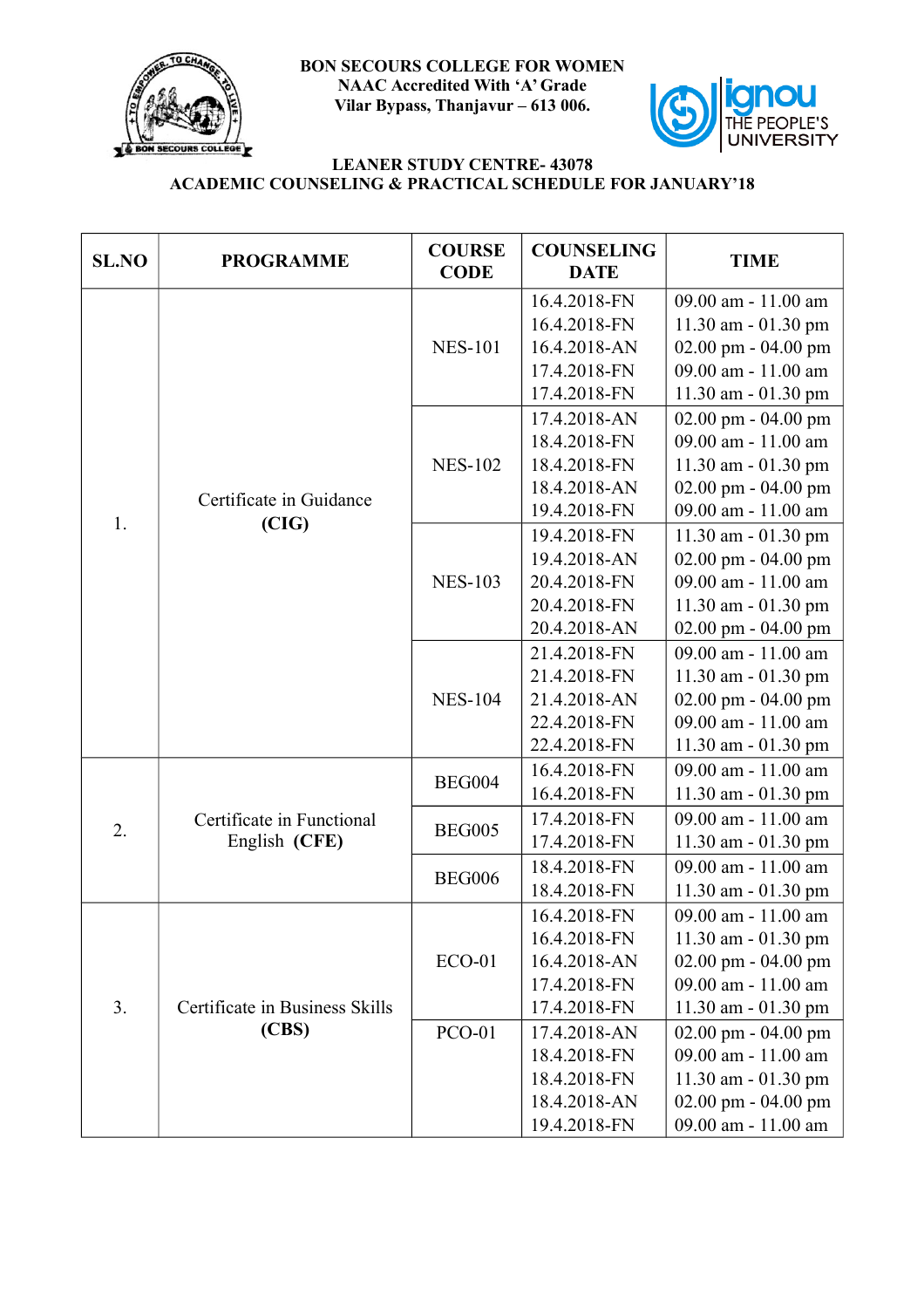| <b>SL.NO</b> | <b>PROGRAMME</b>                                              | <b>COURSE</b><br><b>CODE</b>  | <b>COUNSELING</b><br><b>DATE</b>             | <b>TIME</b>                                                       |
|--------------|---------------------------------------------------------------|-------------------------------|----------------------------------------------|-------------------------------------------------------------------|
|              |                                                               | <b>BCOA-001</b>               | 19.4.2018-FN<br>19.4.2018-AN<br>20.4.2018-FN | 11.30 am - 01.30 pm<br>02.00 pm - 04.00 pm<br>09.00 am - 11.00 am |
|              |                                                               |                               | 20.4.2018-FN<br>20.4.2018-AN                 | 11.30 am - 01.30 pm<br>02.00 pm - 04.00 pm                        |
|              |                                                               | <b>CITL-001</b>               | 21.4.2018-FN<br>21.4.2018-AN                 | <b>FN</b><br>09.00 am - 12.00 pm<br>AN<br>1.00 pm - 4.00 pm       |
|              |                                                               |                               | 22.4.2018-FN<br>22.4.2018-AN                 |                                                                   |
|              |                                                               |                               | 23.4.2018-AN                                 |                                                                   |
|              |                                                               |                               | 24.4.2018-AN<br>25.4.2018-AN                 |                                                                   |
|              |                                                               |                               | 26.4.2018-AN                                 |                                                                   |
|              |                                                               |                               | 27.4.2018-AN<br>28.4.2018-FN                 |                                                                   |
|              |                                                               |                               | 28.4.2018-AN                                 |                                                                   |
|              |                                                               |                               | 29.4.2018-FN<br>29.4.2018-AN                 |                                                                   |
|              |                                                               |                               | 30.4.2018-FN                                 |                                                                   |
|              |                                                               |                               | 30.4.2018-AN<br>01.5.2018-FN                 |                                                                   |
|              |                                                               |                               | 01.5.2018-AN                                 |                                                                   |
|              |                                                               | $ACS-01$                      | 02.5.2018-FN<br>16.4.2018-FN                 | 09.00 am - 11.00 am                                               |
|              |                                                               |                               | 16.4.2018-FN                                 | 11.30 am - 01.30 pm                                               |
| 4.           | Certificate in Consumer<br>Protection (CCP)                   |                               | 16.4.2018-AN<br>17.4.2018-FN                 | 02.00 pm - 04.00 pm<br>09.00 am - 11.00 am                        |
|              |                                                               | <b>CPI</b>                    | 17.4.2018-FN                                 | $11.30$ am $- 01.30$ pm                                           |
|              |                                                               |                               | 17.4.2018-AN<br>16.4.2018-FN                 | $02.00$ pm - $04.00$ pm<br>09.00 am - 11.00 am                    |
|              | Certificate in Tourism Studies<br>(CTS)                       | TS <sub>1</sub>               | 16.4.2018-FN                                 | 11.30 am $-$ 01.30 pm                                             |
|              |                                                               |                               | 16.4.2018-AN<br>17.4.2018-FN                 | 02.00 pm - 04.00 pm<br>09.00 am - 11.00 am                        |
| 5.           |                                                               | TS <sub>2</sub>               | 17.4.2018-FN                                 | 11.30 am - 01.30 pm                                               |
|              |                                                               |                               | 17.4.2018-AN                                 | 02.00 pm - 04.00 pm                                               |
|              |                                                               |                               | 18.4.2018-FN<br>18.4.2018-FN                 | 09.00 am - 11.00 am<br>11.30 am - 01.30 pm                        |
| 6.           | Certificate in Communication<br>& IT Skills (CCITSK)          | <b>BPOI6</b><br><b>BPOI</b> 7 | 16.4.2018-FN                                 | 09.00 am - 11.00 am                                               |
|              |                                                               |                               | 16.4.2018-FN<br>16.4.2018-AN                 | 11.30 am $-$ 01.30 pm<br>02.00 pm - 04.00 pm                      |
|              |                                                               |                               | 17.4.2018-FN                                 | 09.00 am - 11.00 am                                               |
|              |                                                               |                               | 17.4.2018-FN<br>17.4.2018-AN                 | 11.30 am - 01.30 pm<br>$02.00$ pm - $04.00$ pm                    |
|              |                                                               |                               | 18.4.2018-FN                                 | 09.00 am - 11.00 am                                               |
|              |                                                               |                               | 18.4.2018-FN                                 | $11.30$ am $- 01.30$ pm                                           |
| 7.           | Certificate in Teaching English<br>as a Second Language (CTE) | CTE-1                         | 16.4.2018-FN<br>16.4.2018-FN                 | 09.00 am - 11.00 am<br>11.30 am - 01.30 pm                        |
|              |                                                               | CTE-2                         | 17.4.2018-FN                                 | 09.00 am - 11.00 am                                               |